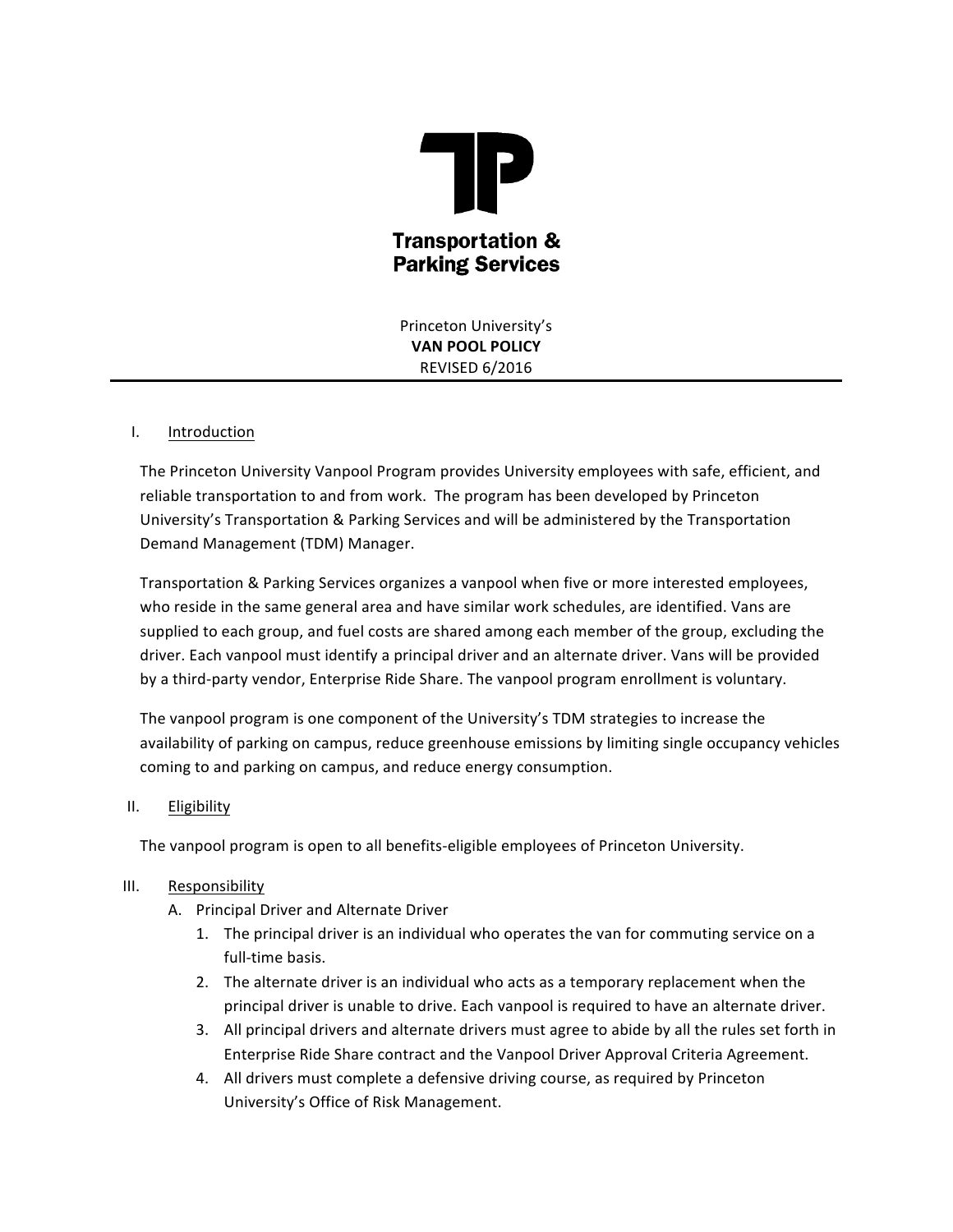- 5. Drivers must stay within the maximum allowable mileage provided by Enterprise Ride Share and the TDM Manager at the time of contract. If the van does not operate for given period of time (i.e., between holidays in December), the TDM Manager must be notified. The TDM Manager will pro-rate the mileage based on expected usage of that particular month and will share the information with the participants.
- 6. Drivers must not use any mobile devices while driving the van. Use of mobile devices while operating the van will result in immediate removal as driver and participant of the vanpool program.
- 7. Drivers are required to wear seatbelts and are responsible to ensure that all passengers wear seatbelts. Lack of effort to ensure that all passengers are wearing their seatbelts will result in immediate removal as a driver and from the vanpool program.
- 8. Principal drivers are responsible for fueling the van and collecting the fuel costs from each passenger.
- 9. Principal drivers are responsible for maintaining the cleanliness of the van (interior and exterior).
- 10. Drivers are required to document the receipt of funds and the expenditures incurred for both fuel and cleaning maintenance. Receipts supporting expenditures should be maintained with the documentation.
- 11. All drivers are responsible for reporting any maintenance issues and malfunctions to the TDM Manager immediately. If the TDM Manager is not available at the time of an emergency, the driver must contact Enterprise Ride Share directly. Directions for contacting Enterprise Ride Share are available in each van. Enterprise Ride Share will provide a loaner vehicle, with fuel, to the group in the event a van is unavailable due to maintenance.
- B. All Participants (including Principal and Alternates Drivers)
	- 1. All vanpool program participants are responsible for arriving at work on time. If a vanpool arrives late to campus, vanpool participants are expected to determine how to best make up for lost time with their supervisor. Enterprise Ride Share and the University are not responsible for any loss of income, inconvenience, or other damages.
	- 2. All participants in the vanpool are responsible for their personal property. Enterprise Ride Share and the University will not be responsible for any personal property that is lost, stolen, or damaged in or from the vehicle.
	- 3. If both the principal and alternate driver are unable to operate the vanpool, all participants are responsible for making their own transportation arrangements.
	- 4. All participants must wear seatbelts.
	- 5. When participating in the vanpool, employees are required to adhere to the general standards of conduct for the University community as articulated in the *Rights, Rules* and Responsibilities document published by Princeton University (http://www.princeton.edu/pub/rrr/part1 )
- IV. Costs

The University will subsidize the cost of the vans by paying the monthly fees charged by Enterprise Ride Share.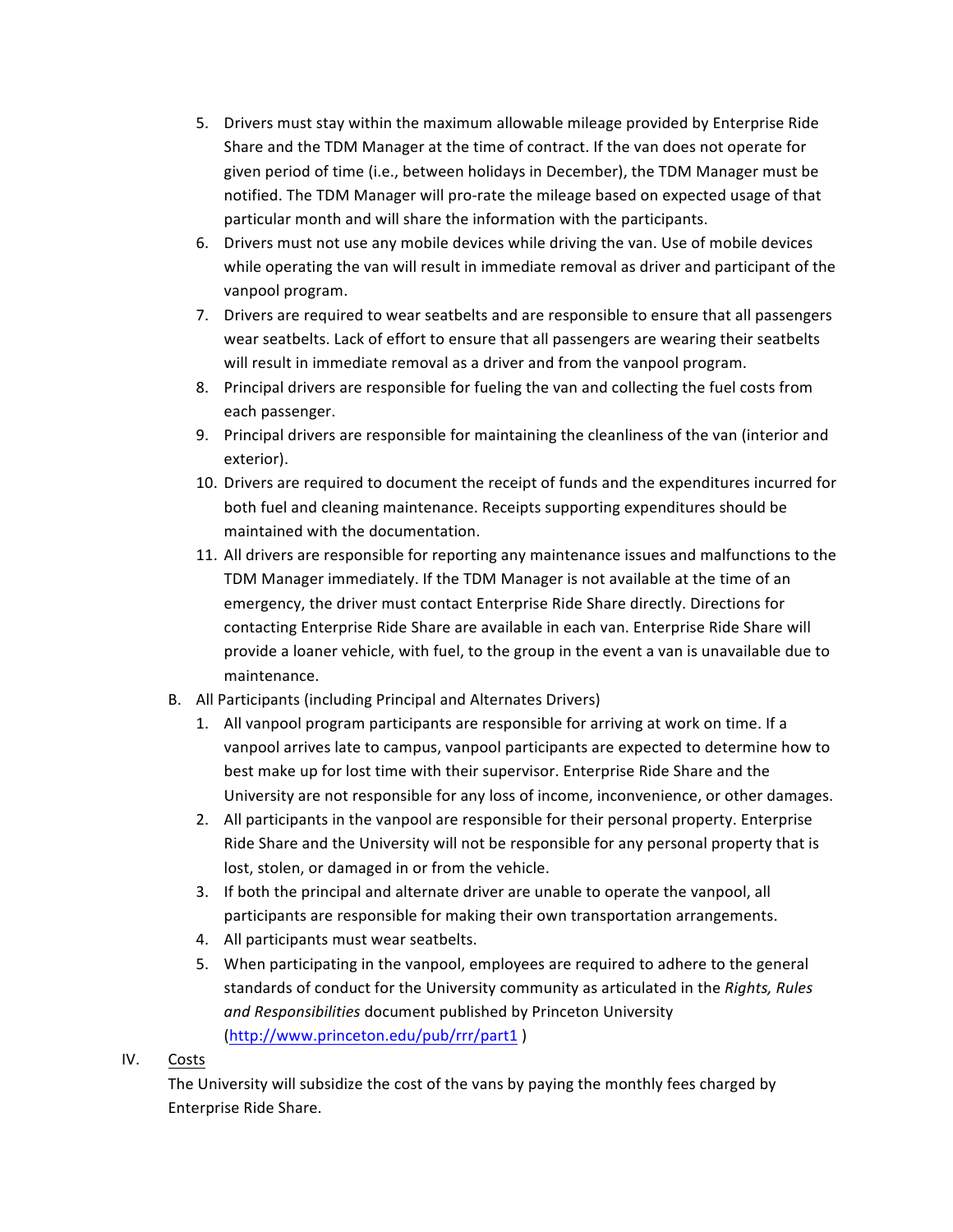- A. Fuel
	- 1. All participants, excluding the principal driver, are required to share the cost of fuel. Vanpool passengers who do not participate in sharing fuel costs must be reported to the TDM Manager and may not be able to participate in the vanpool program.
	- 2. Each vanpool may establish a process of procedure for sharing the costs of fuel. Examples include:
		- a. The driver may ask each passenger for a fixed amount at the beginning of each month based on monthly fuel estimates.
		- b. The driver may ask each passenger to pay for fuel in full when the tank is empty, alternating payments with each passenger.
	- 3. The driver is responsible for maintaining a log to document the receipt and expenditure of funds.
- B. Vehicle Maintenance
	- 1. Vans are expected to be cleaned (interior and exterior) on a monthly basis. Costs to clean the van will be shared among all vanpool participants.
	- 2. In the event a van needs vehicle maintenance, the principal or alternate driver must drop off the van at Transportation & Parking Services at the beginning of the work day. The van will be returned to the driver at the end of the work day at no cost to the participants of the vanpool program.

## V. Vanpool Vehicle Usage

Vans must not be operated for personal use at any time. Vans must only be used for commuting to and from the University. Transporting a non-Princeton University employee is also not permitted.

# VI. State Law

A. Princeton University recognizes the liability associated with the New Jersey State Law Ridesharing Act.

"Employment shall also be deemed to commerce when an employee is traveling in a ridesharing arrangement between his or her place of residence or terminal near such a place and his or her place of employment, if one of the following conditions is satisfied: the vehicle used in the ridesharing arrangement is owned, leased or contracted for the employer, or the employee is required by the employer to travel in a ridesharing arrangement as a condition of employment."

B. Under the New Jersey State Law Ridesharing Act, Workers' Compensation begins with entry and exit into the van. Princeton University employees' work day for compensation purposes, on the other hand, begins and ends with employment hours.

# VII. Accidents and Injury

A. Drivers involved in vehicle accidents and/or injuries while driving a vanpool are required to immediately notify the TDM Manager by calling 609/258-1656 or 609/258-3157. An accident report must be completed by the driver, in conjunction with any injured riders, within 24 hours of the accident or injury. A police report must be provided to the TDM Manager and Enterprise Ride Share, when required by law.